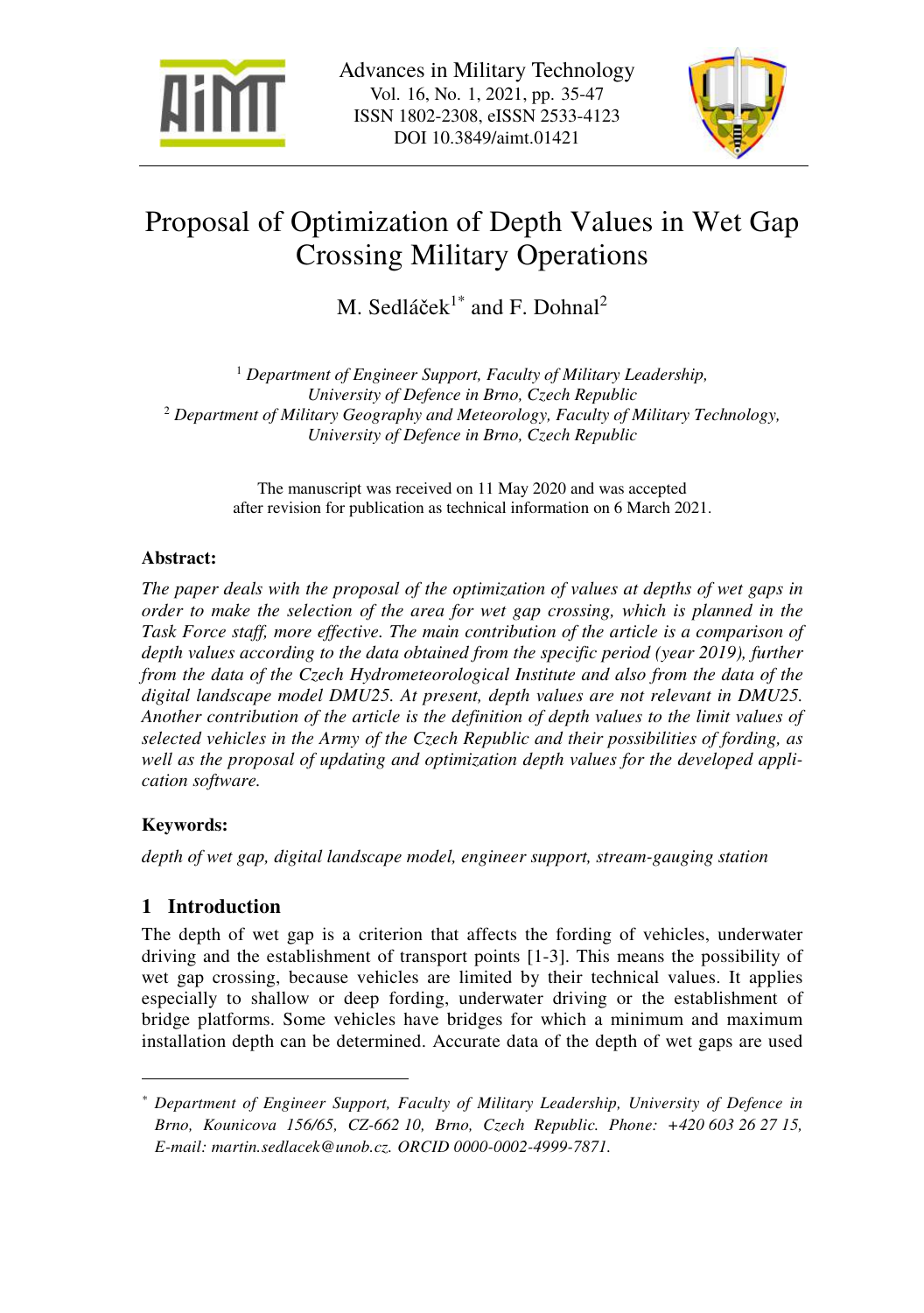for the planning process of the Task Force staff, in which the variants of wet gap crossing are analyzed, calculated and processed. The mentioned variations may be based on the use of forces and means in the operational area, but also on the section where the wet gap will be crossed [4]. Military geography defines watercourses and water surfaces as water obstacles [5-7]. Wet gap/water crossing expression is defined in military engineering. That means a part of the attack with crossing a water obstacle by troops (Fig. 1). With regard to the circumstances, it is divided into hasty crossing and deliberate crossing. The troops cross wet gaps by fording, deep fording, driving tanks under water, sailing on amphibious combat vehicles, vessels, ferries and bridges [8].



*Fig. 1 The sample of wet gap crossing* [9]

The depth of the watercourses varies in both the transverse and longitudinal profiles and is subject to more time changes than the water obstacles of still waters. The depth of water obstacles varies depending on the degree of hydrological and hydraulic transformation [10].

The Geographic Service of the Army of Czech Republic (GeoSl ACR) manages various geographic databases and provides geographic support to the ACR forces. The digital landscape model DMU25 is suitable as a source of geographic information for the assessment of wet gap crossing. DMU25 can be understood as vector data covering the territory of the Czech Republic and its surroundings. DMU25 contains several thematic layers, some of which contain information on the profile characteristics of the watercourse and the characteristics of the water surface. It is a hydrographic depth (HDP) attribute that represents the depth of a water obstacle [11]. In order to assess the relevance of the depth values in DMU25, a comparison has been made with the results of continuous measurement of stream-gauging stations from the measured period (2019) from the joint-stock company Morava River, and the Czech Hydrometeorological Institute (CHMI). For this purpose, 10 stream-gauging stations are identified in Chapter 2. The values from the measured period also specify the possibilities of fording in the conditions of the ACR with selected military vehicles and means on selected water obstacles.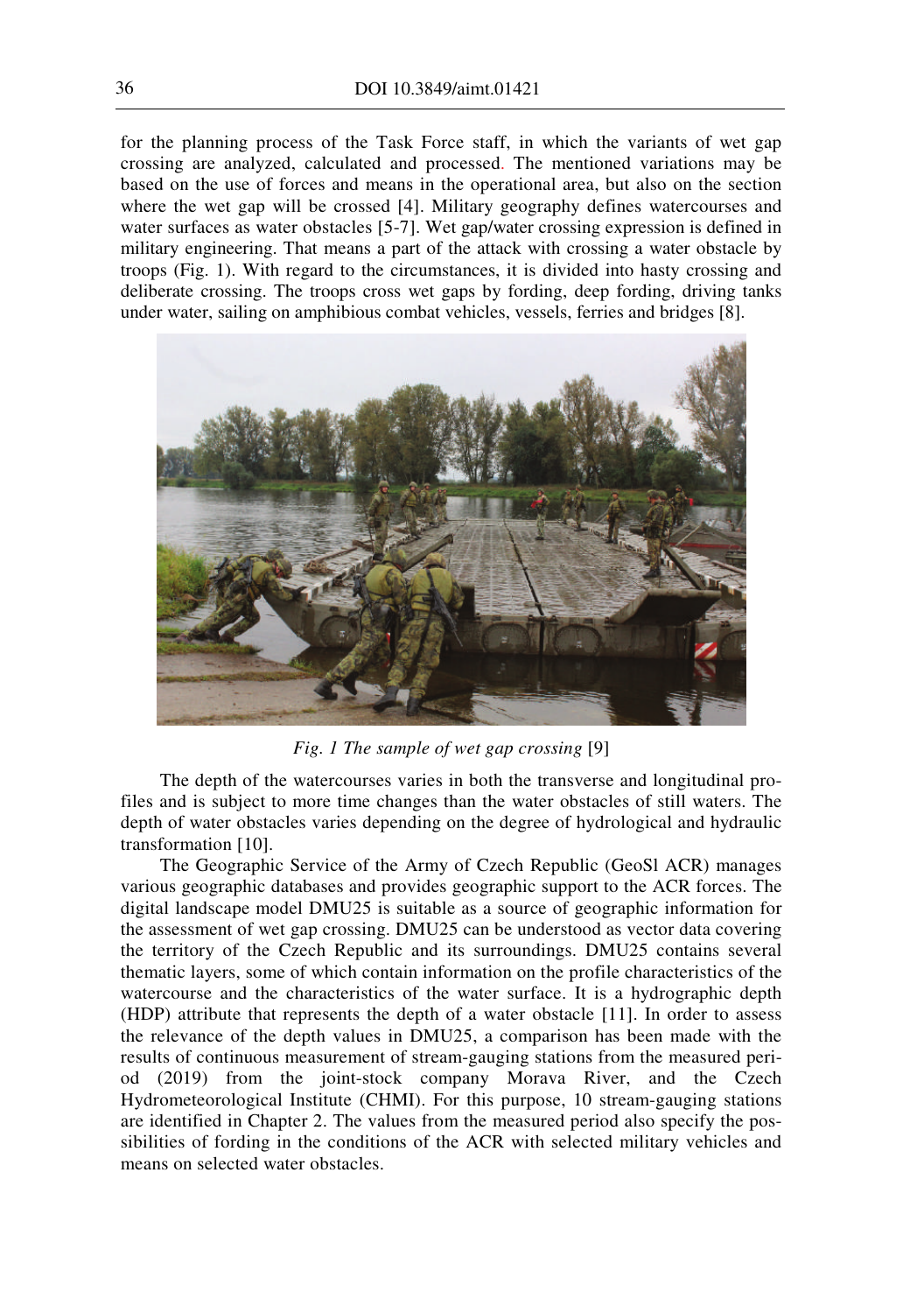Chapter 2 uses the scientific method of classification analysis to classify values into groups and functional analysis to describe the links between river depth and technical characteristics of ACR means in wet gap crossing military operations, as well as synthesis to clarify and include the issue in the staff planning process and measurement as a basic collection method. The Chapter 3 uses the method of incomplete induction to design the optimization of water obstacle depth values.

In Chapter 3, a proposal is made to update and optimize the values of the depths of water obstacles in order to implement them in the developed application software for wet gap crossing (APV PVP). Its use is assumed for the ACR Land Forces. The abbreviation APV PVP is based on the Czech designation for project of "Application Software for wet gap crossing in the ACR".

#### **2 Average Annual Depths of Selected Stream-Gauging Stations**

The selection of stream-gauging stations was based on the identification of the largest rivers in the territory of Moravia [12]. These are the rivers Morava, Jihlava, Svratka and Dyje. The stream-gauging stations are located in various mileage of the river profile [13] and have been chosen in such a way as to preserve the diversity of the location on the river and also in the territory of Moravia. The selection also takes into account that the stream-gauging stations are not usually located just in front of the dam or weir in the direction of the river stream, so that the depth values in the profiles are not distorted.

Tab. 1 compares the average annual depth of rivers in stream-gauging stations that were collected in the period from January 24, 2019 to January 28, 2020 with the values from CHMI.

| <b>Stream-gauging station</b> | <b>River</b> | Mileage <sup>1</sup><br>[km] | Distance <sup>2</sup><br>[m] | Depth <sup>3</sup><br>$[\text{cm}]$ | Depth<br>CHMI <sup>4</sup> |
|-------------------------------|--------------|------------------------------|------------------------------|-------------------------------------|----------------------------|
| Moravičany (1)                | Morava       | 272.80                       | 10                           | 92.2                                | 108                        |
| Olomouc $(2)$                 | Morava       | 232.30                       | 6 200                        | 113.2                               | 137                        |
| Kroměříž (3)                  | Morava       | 180.21                       | 13 100                       | 154.2                               | 187                        |
| Spytihněv (4)                 | Morava       | 157.06                       | 12 200                       | 121.0                               | 164                        |
| Strážnice (5)                 | Morava       | 121.67                       | 19700                        | 146.7                               | 181                        |
| Ptáčov $(6)$                  | Jihlava      | 88.24                        | 3 0 0 0                      | 80.1                                | 96                         |
| Ivančice (7)                  | Jihlava      | 32.95                        | 5700                         | 119.6                               | 134                        |
| Veverská Bítýška (8)          | Svratka      | 66.72                        | 1800                         | 127.8                               | 151                        |
| Dalečín (9)                   | Svratka      | 118.01                       | 8700                         | 56.9                                | 74                         |
| Travní Dvůr (10)              | Dyje         | 74.80                        | 2600                         | 83.5                                | 115                        |

*Tab. 1 Comparison of average annual depth of rivers* 

 $<sup>1</sup>$  – Mileage of the river profile.</sup>

 $2 - Distance$  to the next weir/dam.

 $3 -$  Average annual depth by measurement of stream-gauging stations in 2019.

<sup>4</sup> − Average annual depth according to CHMI [cm]. This is the long-term average annual depth for the reference period 1981-2010.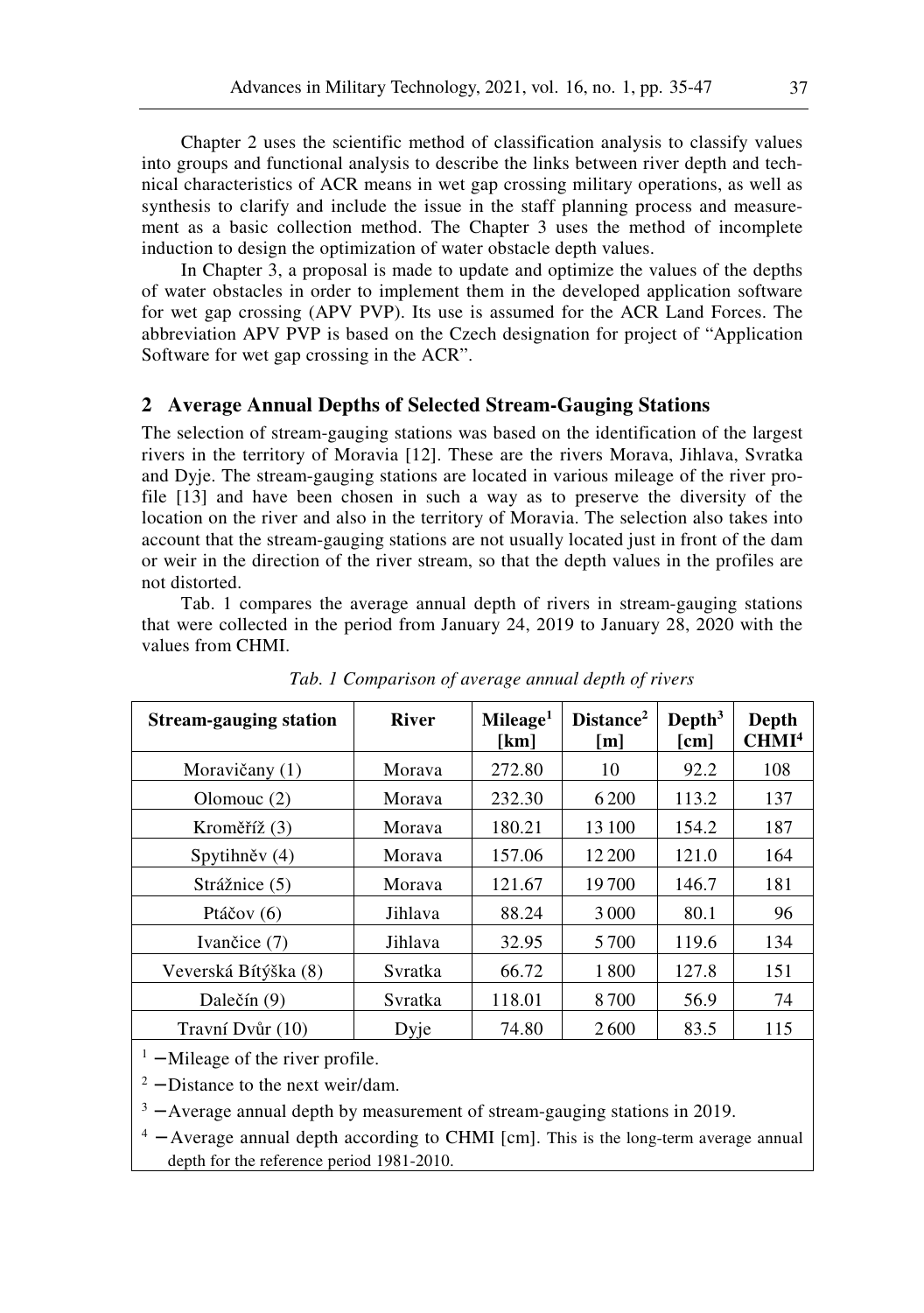Fig. 2 shows the location of the analyzed rivers and stream-gauging stations. Locations of stream-gauging stations are identical with locations of HDP attributes in DMU25.



*Fig. 2 Location of analyzed rivers and stream-gauging station* 

Tab. 1 shows that at all selected stream-gauging stations, the measured average annual depth is lower than the determined long-term average annual depth according to CHMI. This is due to lower rainfall and prolonged drought since 2014, resulting in lower values than in the long-term average [3]. This is expressed in Tab. 2 showing lower average annual flow rates affecting the depth of rivers.

|                  | 2014 | 2015           | 2016 | 2017 | 2018 |
|------------------|------|----------------|------|------|------|
| Moravičany       | 63   | 68             | 60   | 73   | 58   |
| Olomouc          | 64   | 73             | 69   | 72   | 59   |
| Kroměříž         | 70   | 66             | 66   | 69   | 49   |
| Strážnice        | 69   | 65             | 64   | 66   | 44   |
| Ptáčov           | 73   | 67             | 57   | 51   | 48   |
| Ivančice         | 79   | 70             | 57   | 36   | 40   |
| Veverská Bítýška | 70   | 76             | 64   | 48   | 41   |
| Travní Dvůr      | 69   | 6 <sup>7</sup> | 63   | 40   | 29   |

*Tab. 2 Average annual flow rate versus long-term average annual flow from 1981-2010* [%]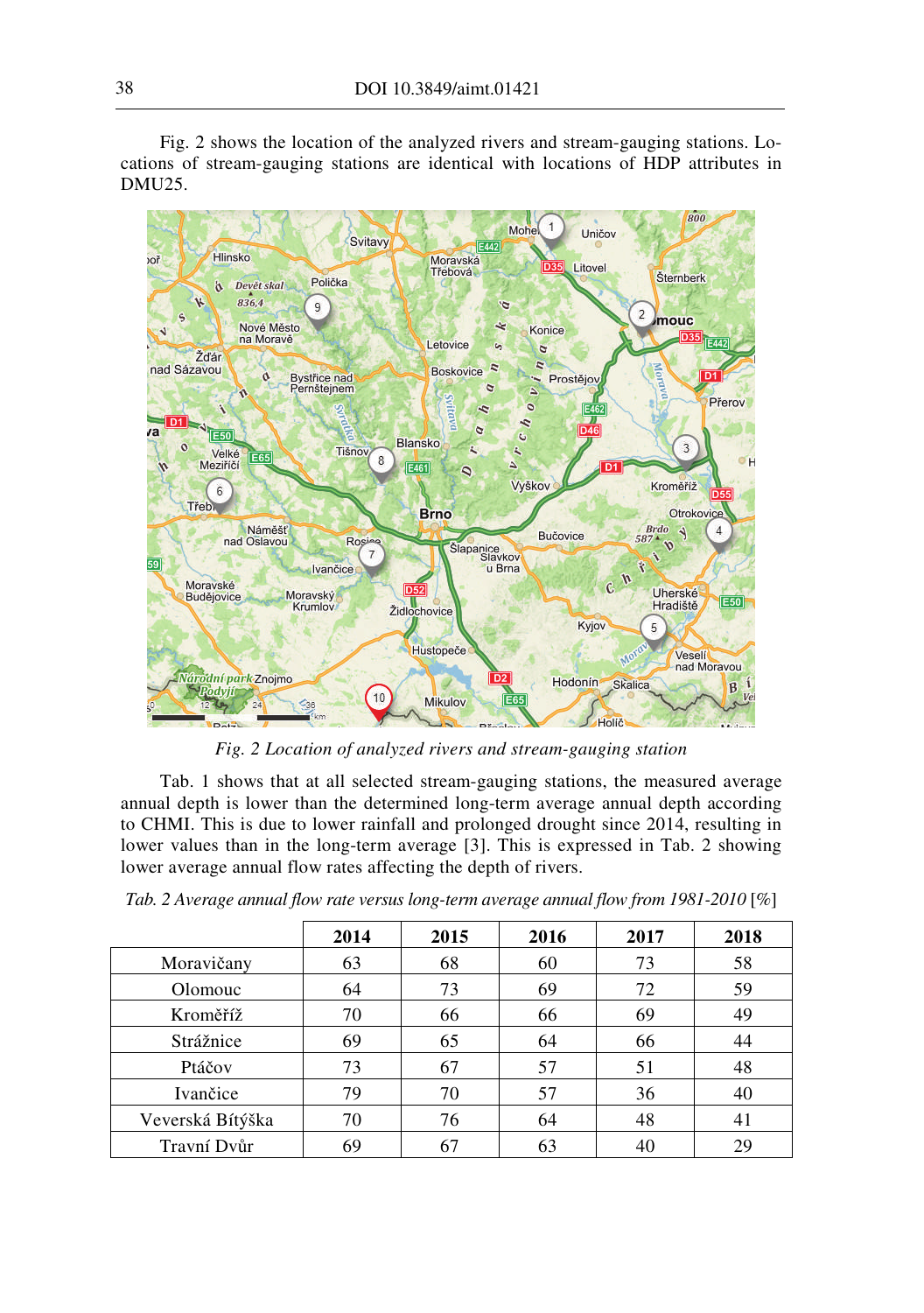Tab. 2 does not assess the Spytihněv and Dalečín stream-gauging stations due to their absence in the document Hydrological Balance of Water Quantity and Quality in the Czech Republic. The assessment of 2019 was not published by March 2020, but below-average annual flow rates can be expected as in previous years.

The DMU25 shows the values of depth at the so-called intermediate depth (at the average depth in the summer months) and therefore Tab. 3 compares the measured depth at stream-gauging stations in the summer months (June-August) with values according to DMU25. The average state in the summer months also applies to the current speed in DMU25.

| Stream-gauging sta-<br>tion | Depth <sup>1</sup><br>[cm] | Depth DMU25 <sup>2</sup><br>[cm] |  |
|-----------------------------|----------------------------|----------------------------------|--|
| Moravičany                  | 84.8                       | 150.0                            |  |
| Olomouc                     | 92.0                       | 180.0                            |  |
| Kroměříž                    | 135.1                      | 300.0                            |  |
| Spytihněv                   | 100.1                      | 240.0                            |  |
| Strážnice                   | 117.3                      | 350.0                            |  |
| Ptáčov                      | 61.4                       | 120.0                            |  |
| Ivančice                    | 115.6                      | 70.0                             |  |
| Veverská Bítýška            | 132.3                      | 100.0                            |  |
| Dalečín                     | 52.3                       | 40.0                             |  |
| Travní Dvůr                 | 93.2                       | 100.0                            |  |

*Tab. 3 Comparison of average summer depths of rivers* 

<sup>1</sup> − Measured average depth at stream-gauging stations in the summer months (6-8).

 $2 -$  Average depth according to DMU25.

It can be seen from Tab. 3 that the values of the measured average summer state differ significantly from the values of the average state according to DMU25.

Values of average depth in summer months (June to August) may be higher than average annual depth due to low snow cover and unchanged flow rate in spring or due to torrential or long-term rainfall in summer. The fact at the stream-gauging station in Veverská Bítýška and Travní Dvůr, where the values for the summer months are higher, confirms this assumption. This is due to prolonged drought in the autumn and winter months.

In Fig. 3, it is possible to identify the measured depth on a specific day of the month. Fig. 3 also shows the months in which the depth was the highest during the period under review. The graph is not continuous due to missing data. The number of days measured differs due to the update, availability and display of data from CHMI.

The depth of the water obstacle must be taken into account both in planning and in the actual implementation of wet gap crossing. This is a criterion that is regulated by the Defence Standardisation, Codification, and Government Quality Assurance Authority [14] and it is particularly relevant to the limit values for fording (shallow and deep) and underwater driving of current means introduced in the ACR, as well as for solved modernization projects (e.g. acquisition of a new infantry combat vehicle, PBVP).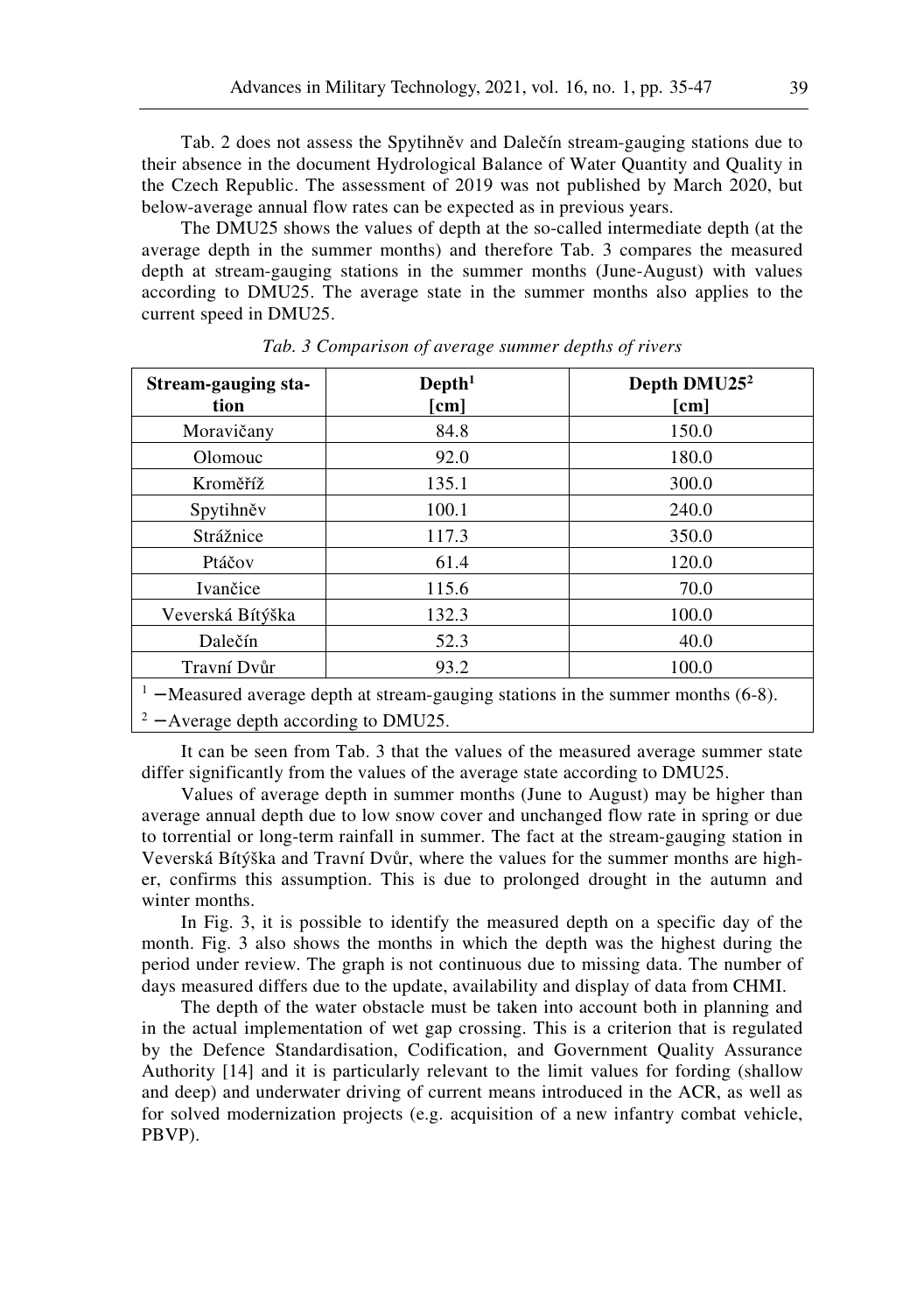Furthermore, the number of days in the measured period is defined, when the depth of the water obstacle at the stream-gauging stations is higher than the limit value for selected ACR means. This results in the selection of means to cross the water obstacle at the site, whether in terms of impossibility of fording or underwater driving, but also in terms of the establishment of bridge platforms by forces and means of the Army Corps of Engineers.



*Fig. 3 Daily depth in profile of stream-gauging station Kroměříž* 

Tabs 4 and 5 define the fording values of selected ACR vehicles. The principle of selection is based on the assumption of their use for wet gap crossing, the most widespread representation in the ACR and the requirement of a modernization project that will result in a significant number of means in the ACR (Figs 4 and 5) [15].

Tab. 4 Selected ACR means of Corps of Engineers for wet gap crossing [16]

|                  | Means of Corps of Engineers for wet gap crossing |            |          |       |       |
|------------------|--------------------------------------------------|------------|----------|-------|-------|
| Limit criteria   | $AM-50$                                          | <b>PMS</b> | $PTS-10$ | MT-55 | PM-55 |
| and their values |                                                  |            |          |       |       |
| (No. in Fig. 4)  |                                                  | (2)        | (3)      | (4)   | (5)   |
| Fording [cm]     | 140                                              | 140        | float    | 120   | 140   |

|                 | Other selected means of ACR for wet gap crossing |         |             |         |       |               |
|-----------------|--------------------------------------------------|---------|-------------|---------|-------|---------------|
| Limit criteria  | $T-72$                                           | $BVP-2$ | <b>KBVP</b> | $T-815$ | T-810 | <b>PBVP</b>   |
| and their       | M4CZ                                             |         | Pandur II   | (8x8)   |       | substitute of |
| values          |                                                  |         |             |         |       | $BVP-2$       |
| (No. in Fig. 5) | (6)                                              | (7)     | (8)         | 9)      | (10)  | (11)          |
| Fording [cm]    | 120                                              | float   | 140         | 140     | 120   | 120           |

Tab. 5 Other selected means of ACR for wet gap crossing [16]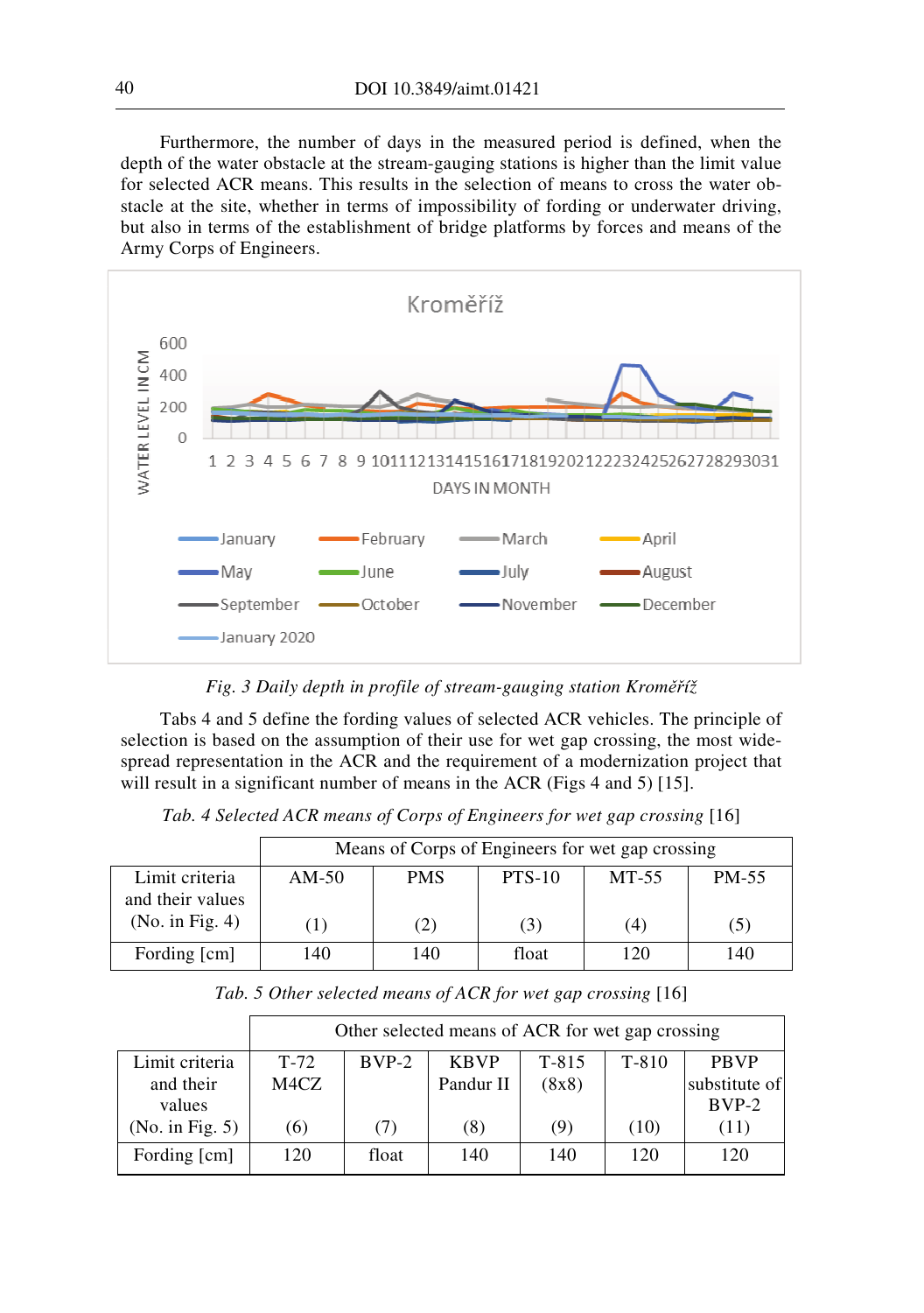The minimum fording depth of selected engineer and other means is 120 cm, but some means meet with a fording depth value of 140 cm (Tabs 4 and 5). Means PTS-10 and BVP-2 have the ability to float. BVP-2 stops fording and begins to float from a depth of 150 cm and 180 cm is set for PTS-10. The modernization project for shallow fording for the new PBVP is set at a minimum of 120 cm. Deep fording and underwater driving are already excluded from the specification of "Tactical-technical requirements for a new infantry fighting vehicle and its modifications" [17]. The value of the minimum required fording depth for shallow fording is set by the Defence Standardisation, Codification, and Government Quality Assurance Authority [5] at 100 cm and the selected ACR engineer and other means (Tabs 4 and 5) meet it.



Fig. 4 Selected ACR means of Corps of Engineers for wet gap crossing [16]



*Fig. 5 Other selected means of ACR for wet gap crossing* [16]

The depth of the obstacle in the profile of the stream-gauging stations is compared with the limit fording depth values of the ACR means, i.e. to 120 cm and 140 cm. These values are considered assuming a bearing bottom (stone, gravel or concrete road parts). The unbearable bottom (sandy, muddy), on which vehicles are usually bogged down, is not evaluated [18]. It is then necessary to subtract the height of the bogging from the depth in order to meet the vehicle limit values.

 Tab. 6 shows the number of days for which the water obstacle value in the profile of the stream-gauging station was higher than or equal to 120 cm and further greater than or equal to 140 cm. The days with a measured depth higher than or equal to 140 cm are also included in the days with a measured depth higher than or equal to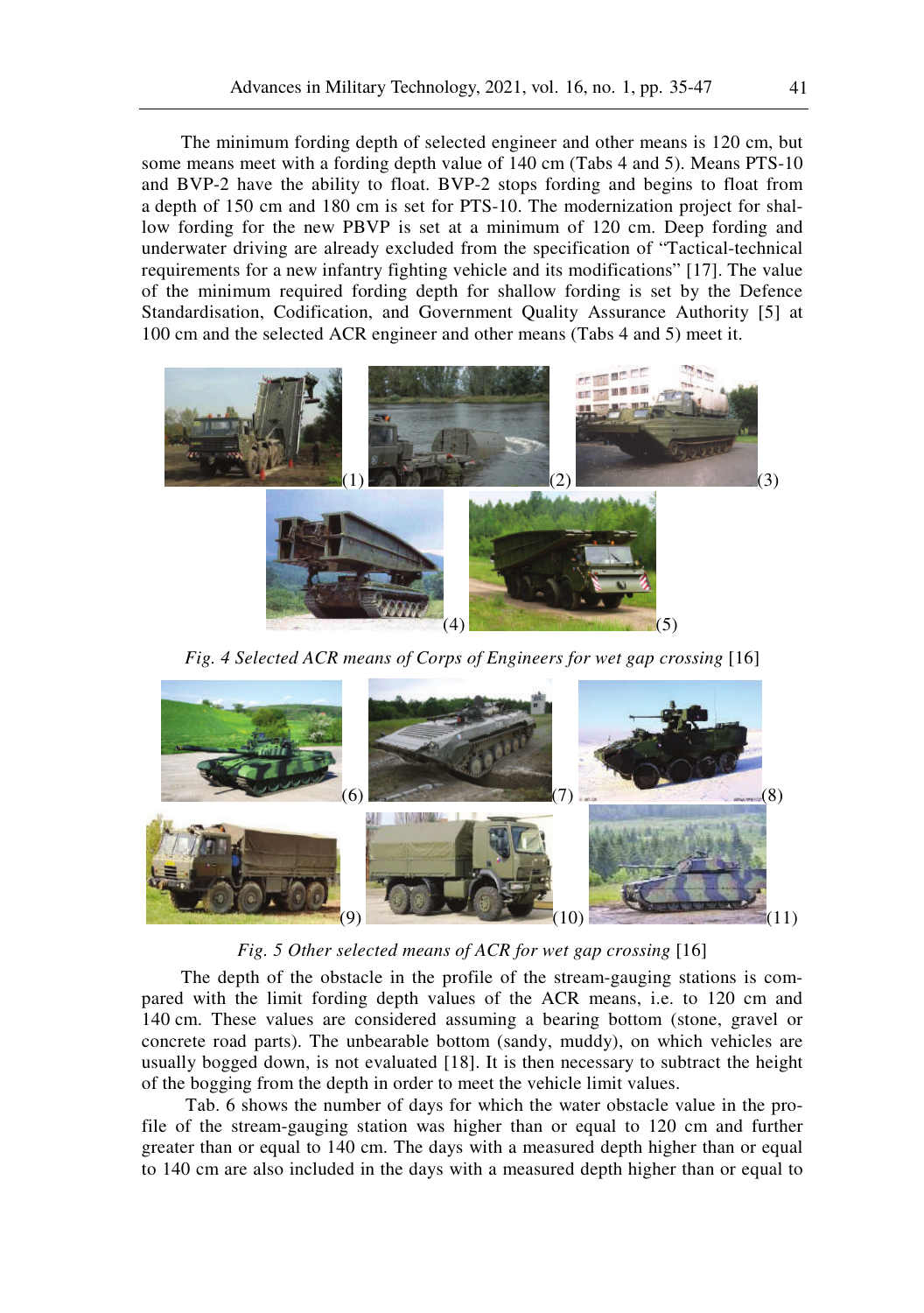120 cm. The number of days measured differs due to the update, availability and display of data from CHMI.

Tab. 7 builds on the previous Tab. 6 and determines the number of days within the measured period in which it is possible to use shallow fording in a given profile of a stream-gauging station for wet gap crossing. At the same time, it determines the percentage usability of the selected ACR means within the measured period.

|                                                                           | <b>Number of days</b><br>with depth<br>$\geq$ 120 cm | Number of days<br>with depth<br>$\geq$ 140 cm | Number of<br>measured<br>days | Depth <sup>1</sup><br>[cm] |  |  |
|---------------------------------------------------------------------------|------------------------------------------------------|-----------------------------------------------|-------------------------------|----------------------------|--|--|
| Moravičany                                                                | 26                                                   | 8                                             | 320                           | 92.2                       |  |  |
| Olomouc                                                                   | 106                                                  | 67                                            | 322                           | 113.2                      |  |  |
| Kroměříž                                                                  | 286                                                  | 188                                           | 322                           | 154.2                      |  |  |
| Spytihněv                                                                 | 82                                                   | 58                                            | 279                           | 121.0                      |  |  |
| Strážnice                                                                 | 197                                                  | 112                                           | 323                           | 146.7                      |  |  |
| Ptáčov                                                                    | 39                                                   | 17                                            | 322                           | 80.1                       |  |  |
| Ivančice                                                                  | 110                                                  | 34                                            | 322                           | 119.6                      |  |  |
| Veverská Bítýška                                                          | 223                                                  | 40                                            | 281                           | 127.8                      |  |  |
| Dalečín                                                                   |                                                      | $\Omega$                                      | 280                           | 56.9                       |  |  |
| Travní Dvůr                                                               | 23                                                   | 7                                             | 278                           | 83.5                       |  |  |
| - Average annual depth by measurement of stream-gauging stations in 2019. |                                                      |                                               |                               |                            |  |  |

*Tab. 6 Number of days above fording limits of means*

|                                                                    | Number of<br>days <sup>1</sup> | <b>Usability</b><br>$\lceil \% \rceil$ | Number of<br>$\langle \text{days}^2 \rangle$ | <b>Usability</b><br>$\lceil \% \rceil$ | Number of<br>measured days |
|--------------------------------------------------------------------|--------------------------------|----------------------------------------|----------------------------------------------|----------------------------------------|----------------------------|
| Moravičany                                                         | 294                            | 91.9                                   | 312                                          | 97.5                                   | 320                        |
| Olomouc                                                            | 216                            | 67.1                                   | 255                                          | 79.2                                   | 322                        |
| Kroměříž                                                           | 36                             | 11.1                                   | 134                                          | 41.6                                   | 322                        |
| Spytihněv                                                          | 197                            | 70.6                                   | 221                                          | 79.2                                   | 279                        |
| Strážnice                                                          | 126                            | 39.0                                   | 211                                          | 65.3                                   | 323                        |
| Ptáčov                                                             | 283                            | 87.9                                   | 305                                          | 94.7                                   | 322                        |
| Ivančice                                                           | 212                            | 65.8                                   | 288                                          | 89.4                                   | 322                        |
| Veverská<br>Bítýška                                                | 58                             | 20.6                                   | 241                                          | 85.8                                   | 281                        |
| Dalečín                                                            | 279                            | 99.6                                   | 280                                          | 100                                    | 280                        |
| Travní Dvůr                                                        | 255                            | 91.7                                   | 271                                          | 97.5                                   | 278                        |
| $\sim$ - Applicability of means with fording up to 120 cm in days. |                                |                                        |                                              |                                        |                            |

*Tab. 7 Applicability of selected means within profiles of stream-gauging stations* 

 $2 -$  Applicability of means with fording up to 140 cm in days.

Tab. 7 takes into account only one criterion, namely the depth of the water obstacle. However, in order to cross a wet gap, it is necessary to evaluate additional criteria for individual crossing options (shallow fording, etc.). From the point of view of natu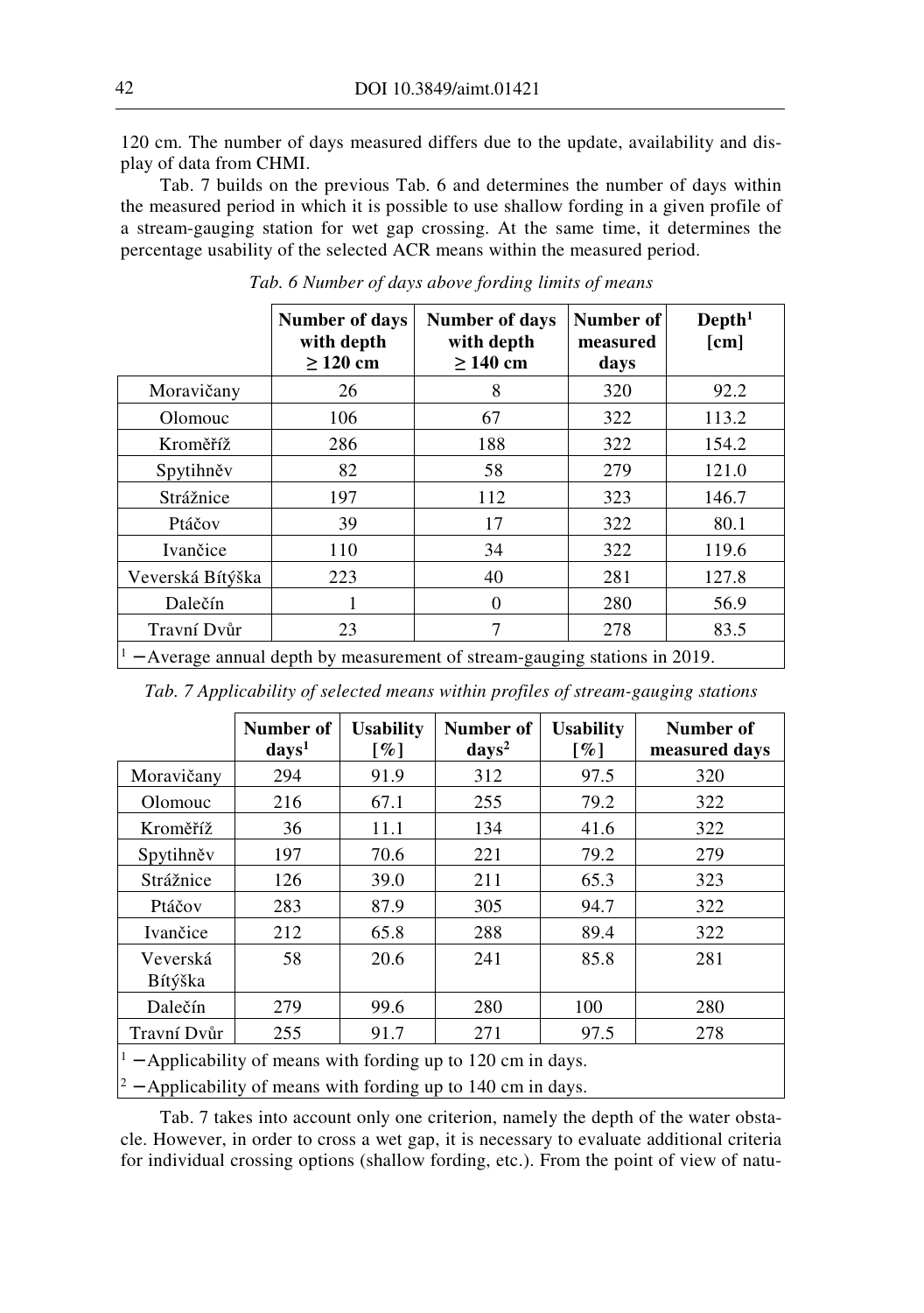ral or artificial environment, this can also be the speed of flow, width of water obstacle, bank slope, vertical obstacle height and others [19, 20]. However, these are not further investigated in this article.

The number of usable days is determined by the applicability of means with different fording limit values. This evaluation allows to predict the possibility of fording as a usable variant of wet gap crossing in ACR conditions. It can be assumed, for example, that the profile of the Dalečín stream-gauging station will always be suitable from the point of view of the depth of the river for all selected ACR means, while the profile of the Kroměříž stream-gauging station will have to be judged according to available means and other characteristics.

### **3 Implementation of Watercourse Depth Modelled Values into Application Software for Wet Gap Crossing**

A characteristic feature of a water obstacle is its depth. Depth information can be gathered and collected in the ACR during the planning process of the Task Force staff, where water obstacles are usually analyzed and evaluated, or when new maps (usually digital) are created or updated. The way of obtaining information on a water obstacle can be based on reconnaissance, intelligence, evaluating products (databases) or even questioning the local population or intuition. Further only the databases are solved.

The project "Application Software for wet gap crossing in the ACR" (APV PVP) is currently under development. APV PVP is based on the principle of usability of geographic databases (DMU25 was chosen based on the analysis) and an algorithm has been created for this purpose. It aims to take into account the capabilities of its own forces and means in the operational area with respect to the data from the DMU25 related to the water obstacle and the surrounding area and to propose, based on data evaluation, a suitable section for wet gap crossing. Relevant and up-to-date data are essential for correct evaluation.

Data on the depth of the watercourse can be obtained within the DMU25 from the thematic layer WATER and COMMUNICATION, individual types of objects and the attribute HDP (depth), which records the values in the given place in meters. As already mentioned, the values are based on the average depth in summer months, which is not suitable for the application in the project. According to the measured values during the measured period it is possible to divide the depth into individual days, which would be extensive in terms of data intensity and inaccurate in the future for next years.

Based on the depth values in DMU25, a proposal for the implementation of average monthly values into HDP attributes has been chosen. In the given attribute, the values are updated from the CHMI data and from the measured period (1/2019- 1/2020). The measured state in January 2019 and 2020 creates an arithmetic mean. The proposal has been based on the values of depth in 10 stream-gauging stations during the measured period and CHMI data. These have been recalculated for all intermediate points on the watercourse with the HDP attribute. However, conversion constants for individual months are intentionally not disclosed. Eqs (1) and (2) specify the procedure for calculating the depth of a given water profile. These calculations apply to flowing water obstacles.

$$
Z_i = \frac{\phi h_i}{\phi H} k_i \tag{1}
$$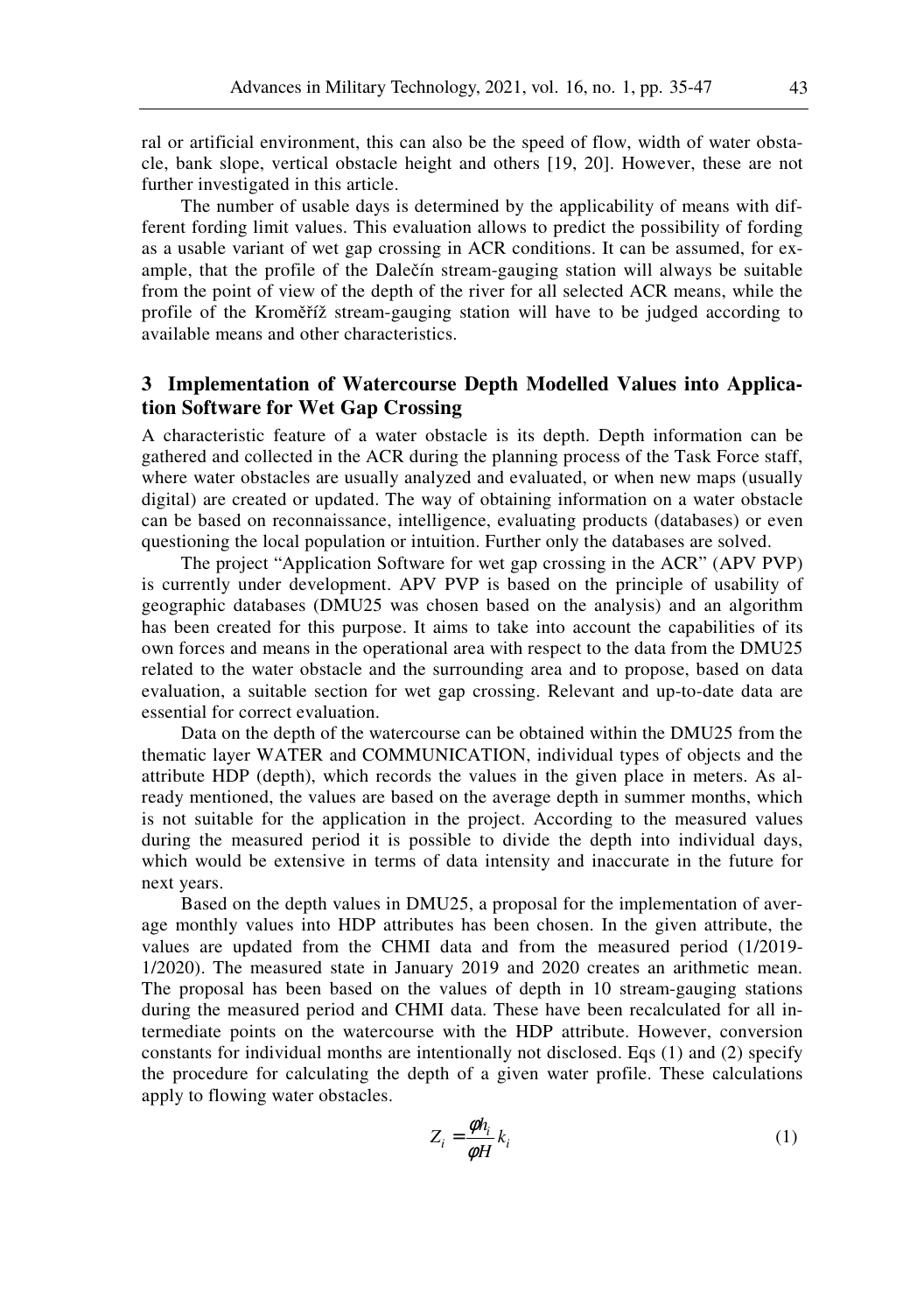where

 $i = 1, \ldots, 12$  represent the month,

 $Z_i$  − the depth conversion factor from the measured values,

 $\phi h_i$  – the measured average depth in a given month from 10 stream-gauging stations,

∅*H* − the measured average annual water depth from 10 stream-gauging stations stations,

 $k_i$  − the conversion constant for individual months.

$$
h = h_{\text{chmi}} Z_i \tag{2}
$$

*h* − the depth of water profile taking into account the CHMI data and measured values, *h*<sub>chmi</sub> – the depth of water profile according to the CHMI data.

As part of the APV PVP project, it is necessary to update the values of river depths from the CHMI in DMU25 and then to program the conversion for all points with the HDP attribute with the possibility of displaying it in individual months, as shown in Fig. 6. The HDP attribute is valid only in the WATER and COMMUNICA-TION layers. For other obstacles and depth recording, the depth (DEP) attribute is used. The calculated data will be purposefully used only in APV PVP and DMU25 database will not be changed or updated.

By identifying average monthly values, the Task Force staff can take into account more accurate information in the planning process of the operation. The form of the attribute table entry is as follows:



*Fig. 6 Recording the depth of an obstacle with HDP attributes* 

The HDP attribute in Fig. 6 represents the average annual state, while other attributes of HDP 1-12 express the average monthly state according to the given calendar month. From Fig. 6 it is also possible to identify other attributes belonging to the object. The values of the attributes are only approximate and do not follow from the real state of the measured values even according to the CHMI.

Within the APV PVP, the user has the possibility to report the depth of water obstacle manually. Then the calculations take into account the depth of water obstacle set by the user. This option is offered due to more accurate data that can be obtained from the reconnaissance (e.g. using modern technologies like echo sounder or underwater drones). However, a member of staff has always the option to change this decision and to proceed.

Another solution related to the depth of the water obstacles is the interconnection with the current velocity. This is another criterion that affects fording, the establishment of bridge platforms and the underwater platform (underwater tank driving).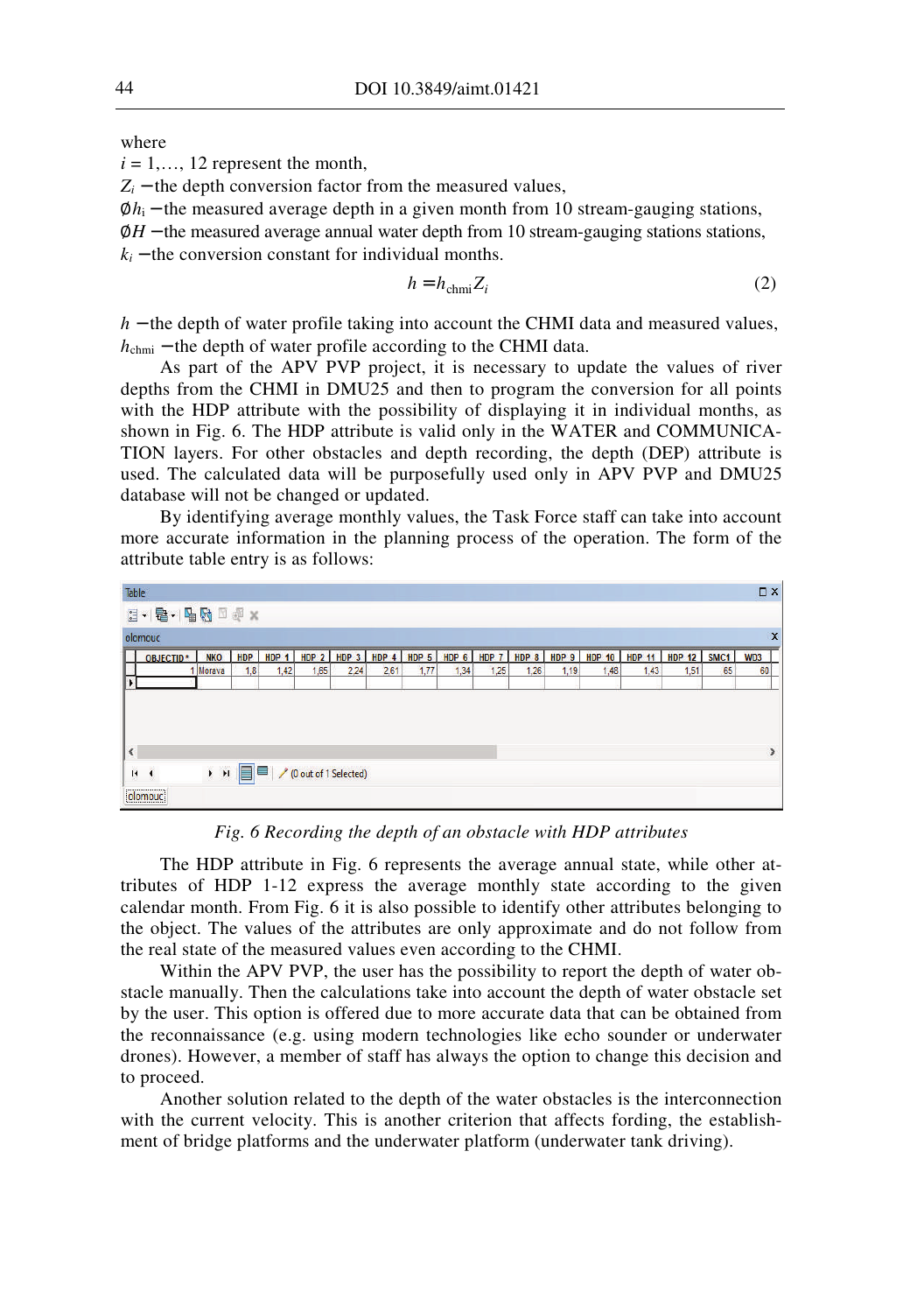## **4 Conclusion**

The depth of water obstacles is a criterion that influences the maneuverability of troops when conducting a military operation. It can be assumed that the permanent bridges of roads will be disrupted, destroyed or defended by the enemy as part of combat operations, and the importance of establishment of the individual sites across a water obstacle will increase. The selection and establishment of some transport sites depends, inter alia, on information about the water obstacle.

Information about the water obstacle for military purposes in the Czech Republic can be obtained from DMU25, but these are not currently accurate. Another possibility of obtaining information is CHMI data, which, however, only take into account the annual average (compiled from values from 1981 to 2010). However, since 2014, owing to a prolonged drought, the flow rates in rivers have been reduced, usually by 25-30  $\%$  (Tab. 2), and this has an impact on depth of water obstacles (Tab. 1). A similar trend can be expected in the next years.

Based on the values from the measured period, the average annual depths at 10 points (Tab. 1), where the stream-gauging stations are located, are compared. Data from the measured period also make it possible to calculate the values of average monthly depths. This clarifies the proposals for area selection and how to cross wet gap. The depth of the water obstacle has a limiting effect on military means. These are limited by their values for fording, if they do not have the ability to float or otherwise. Possibilities of utilization of fording of selected ACR means with respect to variable depth of water obstacles are described in Tabs 6 and 7.

To tackle water obstacles, the Task Force staff in the planning process needs sufficient data and information of the obstacles. These will be provided to them by an engineer officer who can use APV PVP. The values have been taken from both the measured and the CHMI data. They are based on mutual comparison and recalculation according to the coefficient  $Z_i$  (Eqs (1) and (2)). The values are in the HDP attribute table, which is adjusted for individual months of the year.

#### **Acknowledgement**

This work was conducted within the framework of the specific university research projects SV19-FVL-K108-SED, SV21-K-210 managed by the University of Defence in Brno, defence research intentions DZRO FVT 3 VAROPS and NATO − STO Support Project CZE-AVT-2019.

#### **References**

- [1] HOSLER, D.J. Gap-Crossing Operations: Medieval and Modern. *Military Review*  [online]. March-April 2020. [viewed 2020-08-30]. Available from: https://www.armyupress.army.mil/Journals/Military-Review/English-Edition-Archives/March-April-2020/Hosler-Gap-Crossing/
- [2] GRAU, W.L. Snorkeling Russian Tanks Across Rivers. *Armor* [online]. 2019. [viewed 2020-07-27]. Available from: https://www.benning.army.mil/ armor/earmor/content/issues/2019/Fall/4Grau19.pdf
- [3] *Crossing the Gap Safely: Vehicle Safety* [online]. July 2019. [viewed 2020-07- 15]. Available from: https://www.army.mil/article/224642/crossing\_the\_gap safely vehicle safety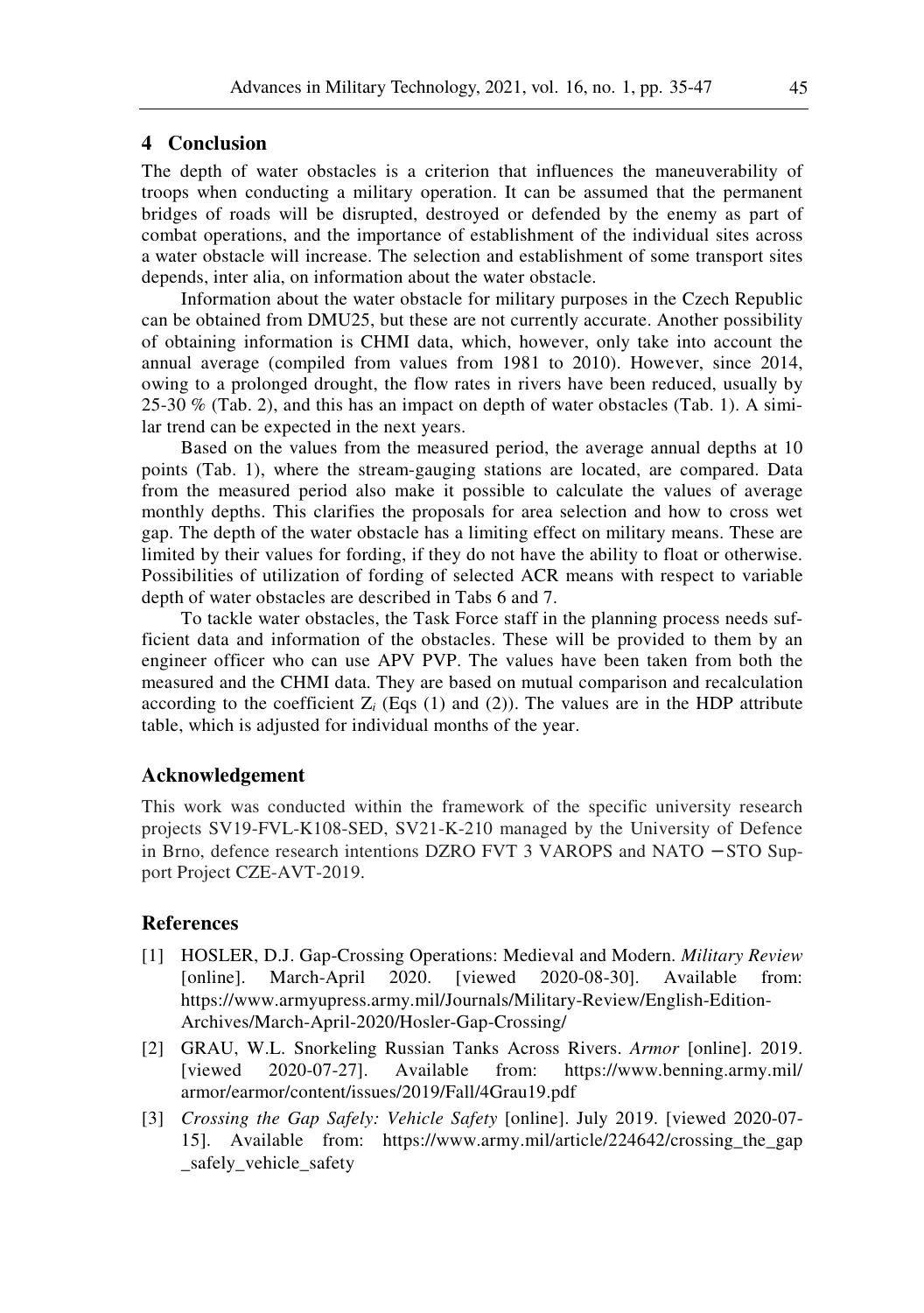- [4] ROLENEC, O., K. ŠILINGER, T. PALASIEWICZ and P. ŽIŽKA. Supporting the Decision-Making Process in the Planning and Controlling of Engineer Task Teams to Support Mobility in a Combat Operation. *International Journal of Education and Information Technologies*, 2019, **13**, pp. 33-40. ISSN 2074-1316.
- [5] LAUERMANN, L. and M. RYBANSKÝ. *Military Geography* (in Czech)*.* Prague: Ministry of Defence of the Czech Republic, 2002. ISBN 80-238-9274-6.
- [6] CALDWELL, D.R., J. EHLEN and R.S. HARMON. *Studies in Military Geography and Geology*. Boston: Springer, 2004. ISBN 978-1-4020-3105-2.
- [7] BRINI͡UK, N.I͡U, Ė .L. KORSHUNOV and A.A. MIKHAĬLOV. *Military Geography and Military Statistics: History and Present* (in Russian)*.* Sankt-Peterburg: Dmitriı̆ Bulanin, 2018. ISBN 978-5-86007879-6.
- [8] AAP-6. *NATO Glossary of Terms and Definitions*. NATO Standardization Office, 2019.
- [9] *Generals of Three Nato Countries Train the Forced Crossing of the Water Barrier in Litoměřice* (in Czech) [online]. [viewed 2020-08-31]. Available from: http://www.acr.army.cz/scripts/detail.php?id=136818&tmplid=527
- [10] RYBANSKÝ, M., M. HUBÁČEK, P. ZERZÁN, F. DOHNAL and M. BUREŠ. *Analysis of the Impact of Terrain Surface, Soils, Hydrology and Vegetation on the Cross-Country Movement* (in Czech) [Final Report]. Brno: University of Defence in Brno, 2017.
- [11] *Catalog of Topographic Objects* (in Czech)*.* Military Topographic Institute in Dobruška, 2007.
- [12] *Hydrological Balance of Water Quantity and Quality in the Czech Republic* (in Czech) [online]. Czech Hydrometeorological Institute. [viewed: 2020-4-2]. Available from: http://voda.chmi.cz/opzv/bilance/bilance.htm
- [13] *Hydrological Situation* (in Czech) [online]. Czech Hydrometeorological Institute. [viewed: 2020-03-11]. Available from: http://portal.chmi.cz/aktualnisituace/hydrologicka-situace/hydrologicka-situace
- [14] *Fording and Floating of Military Vehicles. General Requirements* (in Czech). Defence Standardisation, Codification, and Government Quality Assurance Authority. Prague, 2017. ČOS 230501.
- [15] CIBULOVÁ, K., O. ROLENEC and V. GARBA. A Selection of Mobility Support Engineering Devices of NATO Armies Usable in the Czech Armed Forces Combat Operations. In: *Proceedings of the International Conference of Military Technologies*. Brno: IEEE, 2019. DOI 10.1109/MILTECHS.2019.8870016.
- [16] *Technology and Armament* (in Czech) [online] [viewed: 2020-10-23]. Available from: http://www.acr.army.cz/technika/default.htm
- [17] *Tactical and Technical Requirements for a New Infantry Fighting Vehicle and its Modifications* (in Czech). Ministry of Defence of the Czech Republic, 2018. Attachment no. 1.
- [18] RYBANSKÝ, M. and F. DOHNAL. The Possibilities of Determination of Watercourse Passability by Military Vehicles Using Geographical Data (in Czech). In: *Proceedings of the 23rd Cartographic Conference.* Prague: Czech Technical University in Prague, 2019, pp. 49-49. ISBN 978-80-01-06639-3.